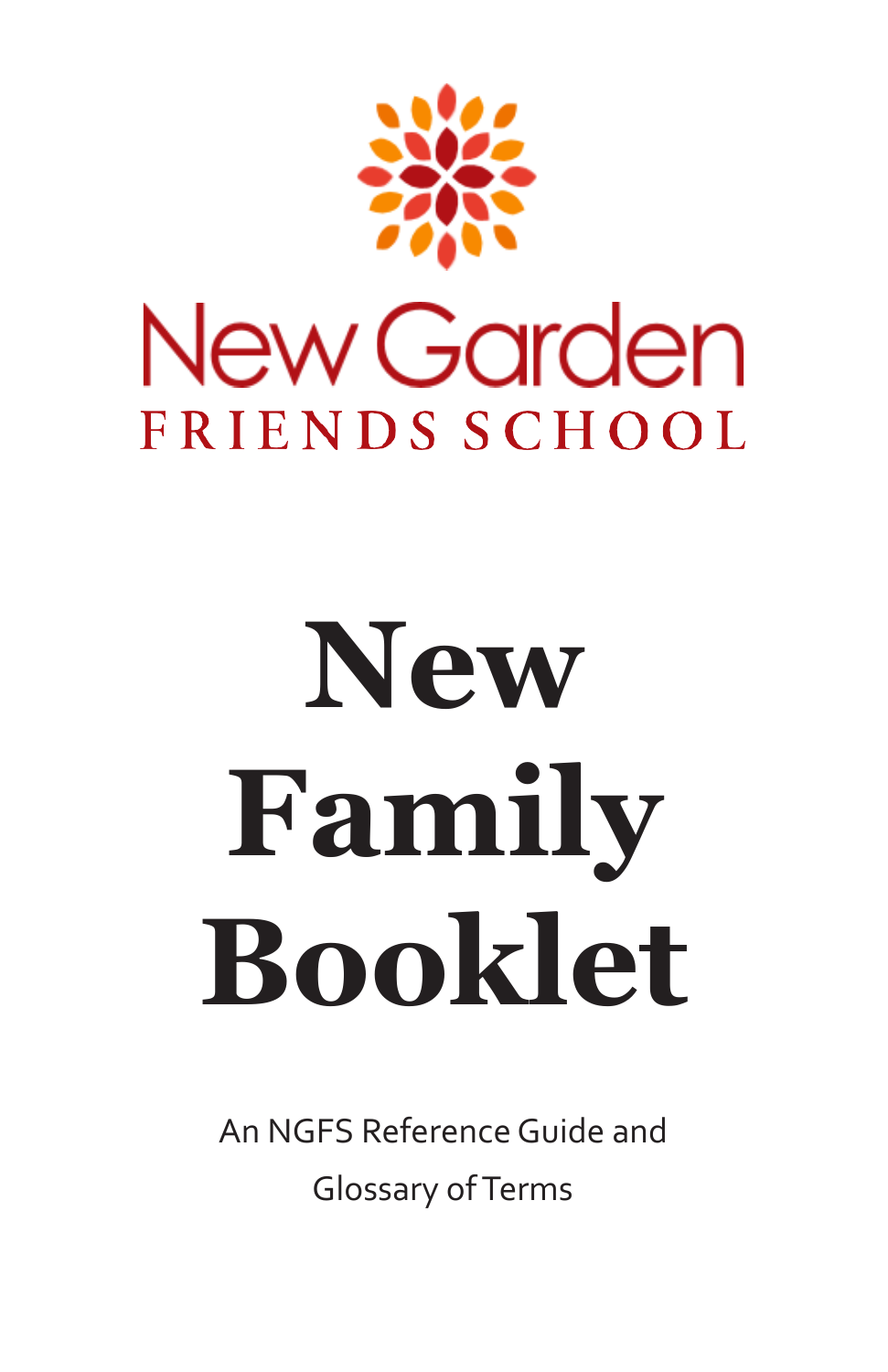Welcome

Welcome New Families!

On behalf of the Parent and Community Association (PCA), it is my pleasure to welcome you to New Garden Friends School. We are simply delighted to have you as a part of our community.

Every parent and guardian of a student at NGFS is automatically a member of the Parent and Community Association. The NGFS PCA exists primarily to support the school in its mission to provide an exceptional and rich educational environment for our children. The use of the term "community" in our title is intentional due to our focus on community building in alignment with our school's values and mission. We seek to build community through a spirit of kindness, tolerance, encouragement, and acceptance of all perspectives.

Although we are seeing some gradual movement toward what we used to consider normal, we will certainly be continuing to face significant challenges this year as our community and our world continue to grapple with the ever-changing landscape of a global pandemic. The phenomenal NGFS faculty and staff are returning after a truly epic year in which I was nothing short of astonished at the incredible job they did caring for our children under truly unprecedented circumstances. I can assure you that they continue to work tirelessly to ensure a learning experience that will be safe, enriching, dynamic, and of exceptional quality.

I am excited that you will be joining this amazing and supportive community. I am eager to continue to explore with you what "community" looks like in the era of Covid. Please feel free to contact me anytime if you have questions about the PCA or about being a parent at NGFS. I look forward to meeting you soon.

In peace,

Jim Bassett Clerk, NGFS PCA and proud parent of Eli Bassett (grade 10) jbassetthnd@gmail.com 336-337-6993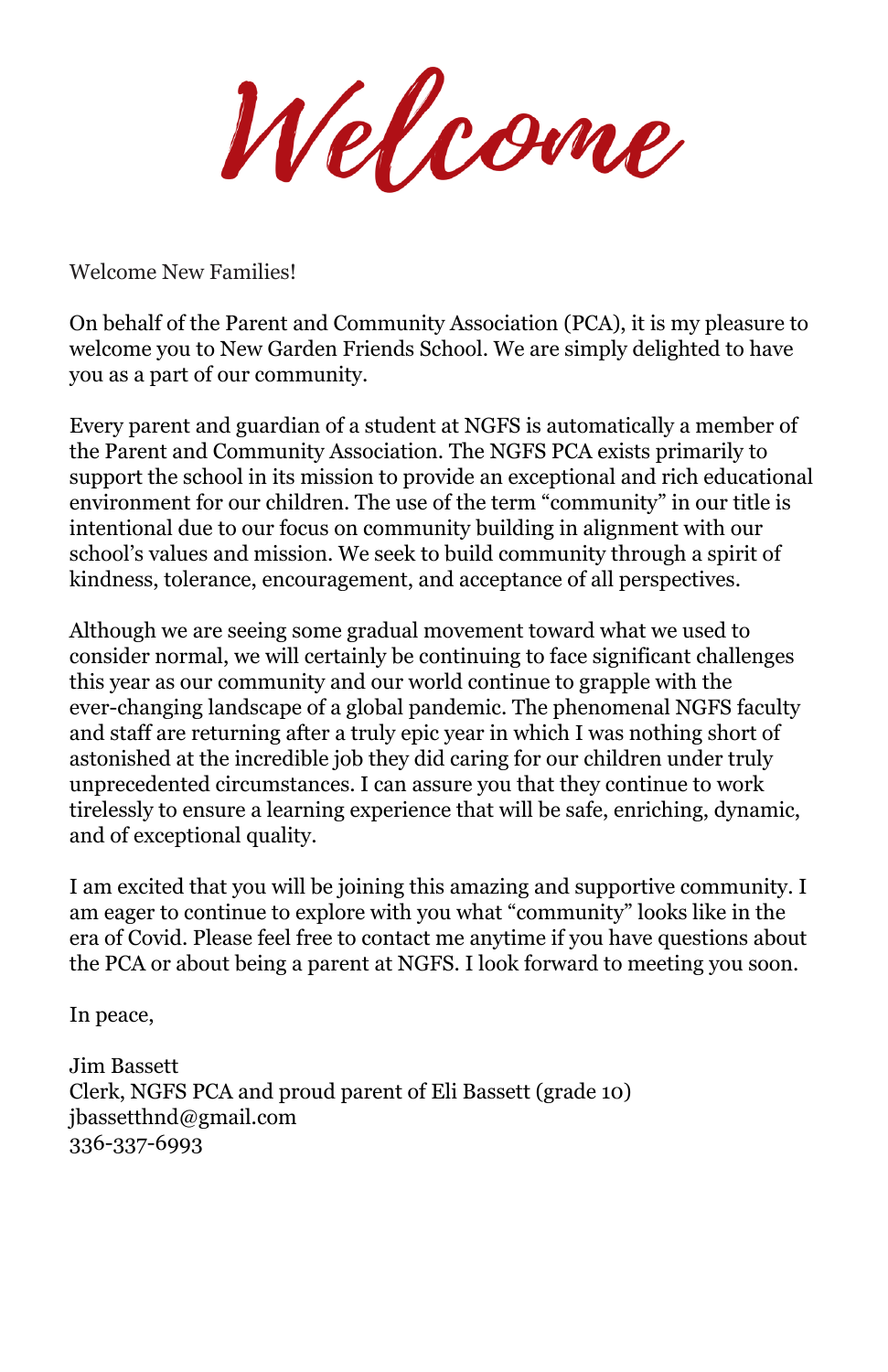### New Garden Friends School Glossary of Terms

We hope these pages will help define some of the words and terms you will hear that are unique to our school community.

## **CLASS NAMES**

#### **A Child's Garden (ACG) – Preschool, Pre-K, and Transitional-K (TK)**

Doors open at 7:45 a.m. and class begins at 8:30 a.m. Half-day dismissal is at 12:45 p.m. and full day is at 2:30 p.m. Preschool group is called **Crocus**; Pre-Kindergarten is **Iris,** and the TK group is **Sunflower.**

**Sunrise - Kindergarten** Doors open at 8 a.m. and class begins at 8:30; dismissal is at 2:30 p.m.

**Rainbow – Grades 1 and 2** Doors open at 8 a.m. and class begins at 8:30; dismissal is at 3 p.m.

**Horizon – Grades 3 and 4** Doors open at 8 a.m. and class begins at 8:30; dismissal is at 3:10 p.m.

**Galaxy – Grades 5 and 6** Doors open at 8 a.m. and class begins at 8:30; dismissal is at 3:10 p.m.

**Middle School – Grades 7 and 8** School begins at 8:30 a.m. Dismissal is at 3:30 p.m.

**Upper School - High School, Grades 9 through 12**

School begins at 8:30 a.m. Dismissal is at 3:30 p.m.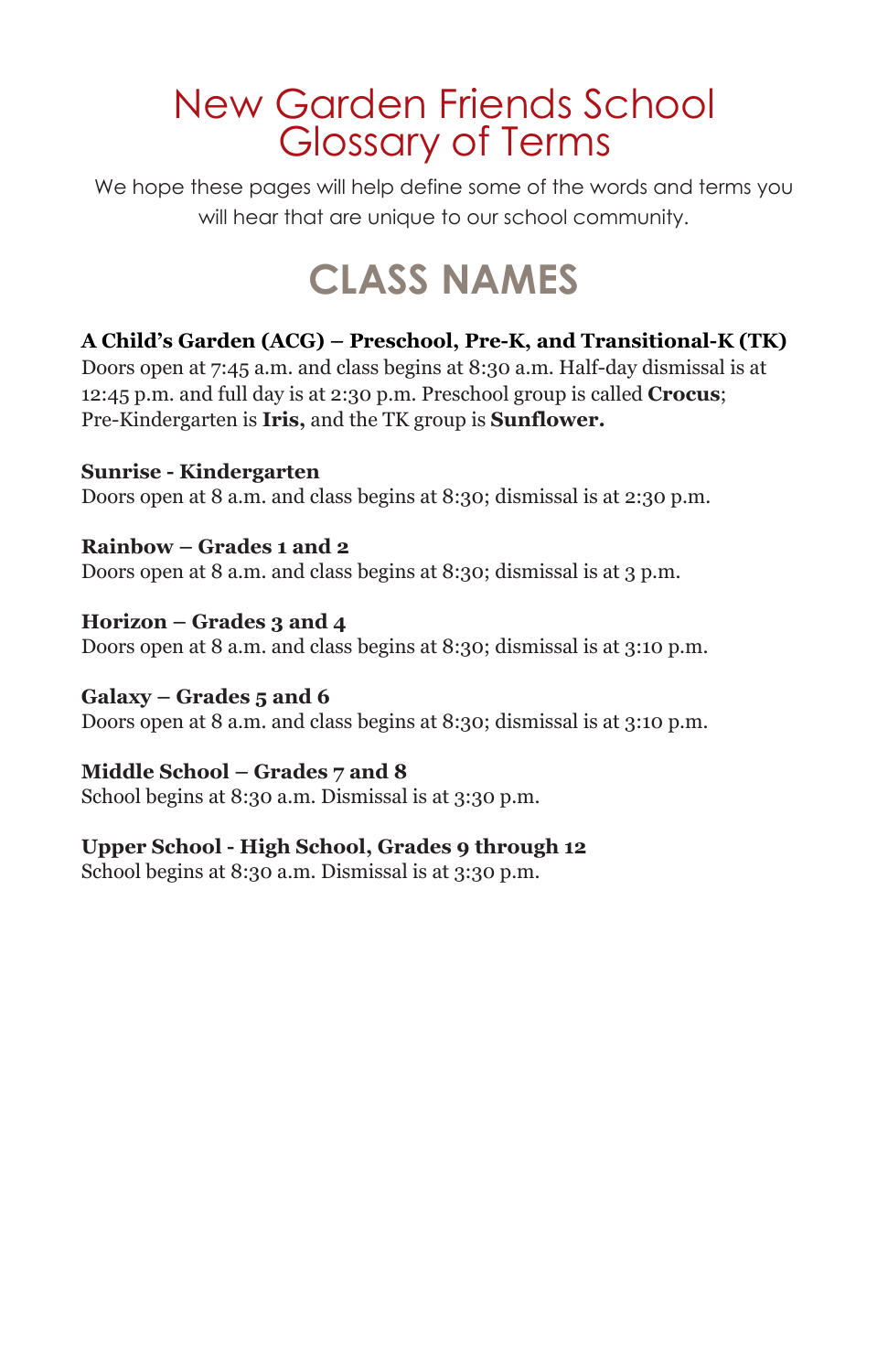## **UNIQUE TERMS**

**ALT: Administrative Leadership Team** – The guiding administrative body of the school is the Administrative Leadership Team (ALT). ALT consists of staff in the following positions:

Head of School, Kim Freedman Head of Lower School, Carolyn Howes Head of Middle and Upper School, Tanisha Jones Director of Athletics, Dwon Clifton Director of Auxiliary Programs, Jeff Bills Director of Communications, Deana Allman Director of Finance, Jason Roghelia Director of Information and Enrollment Management, Pattie Midgett

**Clerk** – Often misunderstood outside of Quaker circles, a clerk is a designation similar to "chairperson". A major distinction would be that the clerk (of the Board, of committees, of action groups, etc.) serves to facilitate rather than determine an outcome.

**Diversity Statement** – Grounded in the Quaker principle of honoring that of God in everyone and a dedication to social justice, New Garden Friends School seeks to be a part of a greater community that embraces diversity in all of its dimensions. Our belief in the power and promise of diversity encompasses people of different religious beliefs, economic and cultural backgrounds, races, nationalities, sexual orientations, genders, gender identities, gender expressions. physical and mental abilities, and ages.

**Extended Care** – Families of preschool - 8th grade students can utilize child care after school until 6 p.m. for a fee. Please consult the **[website](https://www.ngfs.org/school-life/extended-care.cfm)** and **[Major](https://www.ngfs.org/editoruploads/files/21-22_Major_Dates_Calendar_8_13-21.pdf) [Dates Calendar](https://www.ngfs.org/editoruploads/files/21-22_Major_Dates_Calendar_8_13-21.pdf)** for specific days when child care is and is not offered.

**Evaluations** – These are the NGFS equivalent of a report card but provide a written narrative on your child's progress during the year.

**FUF: short for Fall Unity Festival** – A "fun-raising" event with food, fun, and games for all ages put on by the PCA. The festival is a great way to get involved and meet other parents and kids so please be sure to come out and volunteer. *\*Due to COVID-19, this event is planned for the Spring of 2022*

**GC: Guilford Campus** – The Preschool and Lower School (PS-Grade 6), located at 1128 New Garden Road.

**GrandFriends Day** – Grandparents or special adult friends are invited to school for a visit that begins with a reception followed by visits to the classroom. *\*Due to COVID-19, this will be a virtual event in 2021.*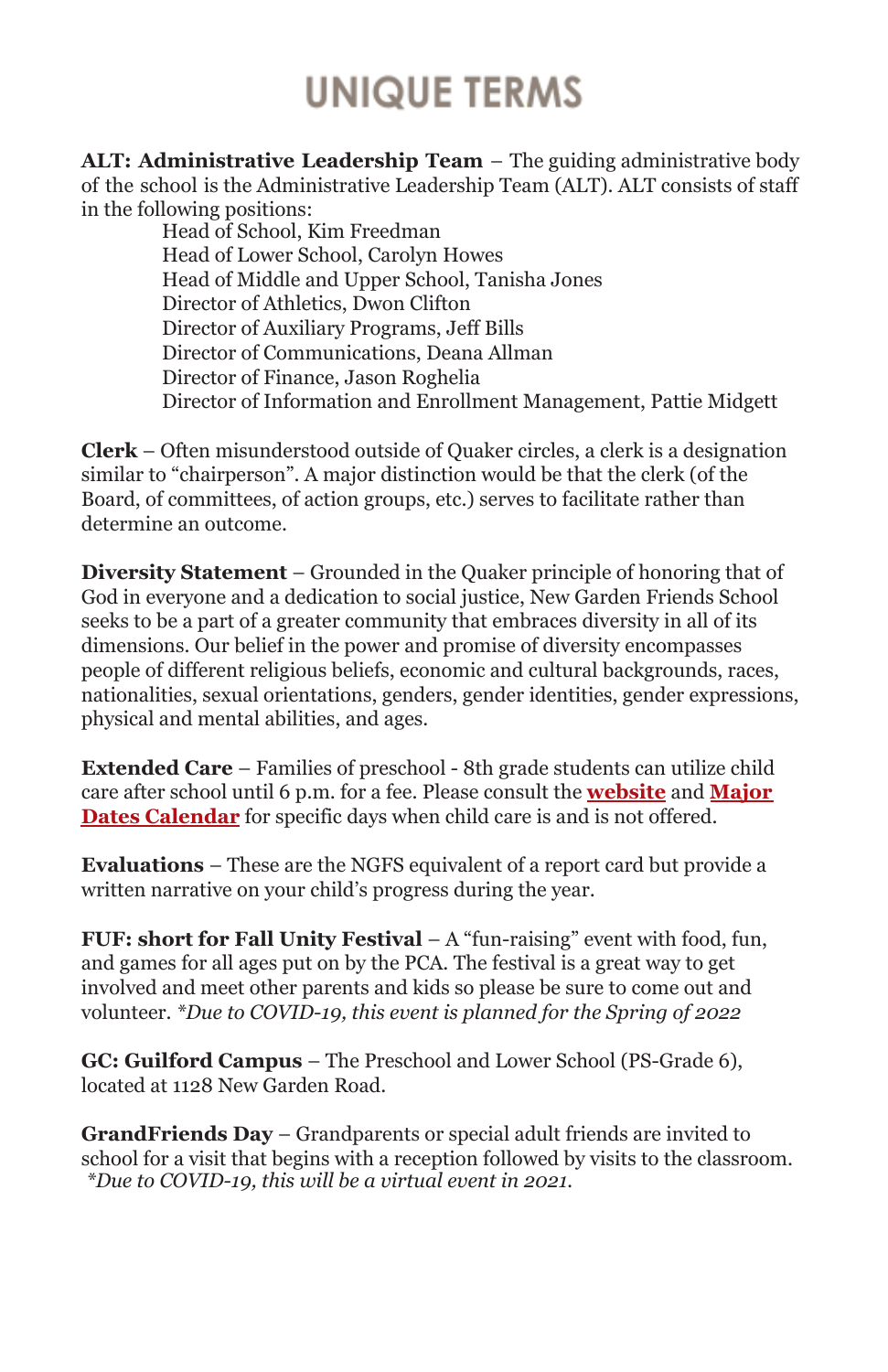## **UNIQUE TERMS**

**All School Handbook** – Policies, procedures, and information pertaining to all aspects of NGFS. The handbook can be found in the ParentsWeb "Resource Documents" area. There are also level handbooks with specific information for those grades as well as the COVID-19 Handbook.

**Hopes and Dreams/Goals and Growth Conferences** – A brief opportunity to share goals, challenges, and other information about your student with his/her/their teachers.

**Meeting for Worship** – We gather during the week<sup>\*</sup> in the Quaker tradition to reflect, to spend time in silence, and to practice thoughtfulness. \**Due to COVID-19, we are not currently gathering in person at the meetinghouse of New Garden Friends Meeting.*

**Mission Statement** – New Garden Friends School seeks to be an inclusive, innovative educational community guided by Quaker beliefs and committed to honoring and developing each person's gifts.

**Newsletter** – As a conscious effort toward stewardship, we communicate electronically as much as possible. You will receive weekly emails containing important all school news and class news.

**PFC: Page-Frederiksen Campus** – The Middle and Upper School (Grades 7-12), located at 2015 Pleasant Ridge Road.

**PCA: Parent Community Association** – Much like other school PTAs, the PCA coordinates and provides support, information, and guidance to the NGFS community. All families and staff are members. A key role of the PCA is to provide volunteer support throughout the year.

**ParentsWeb** – Also known as *FACTS Family Portal*, **[ParentsWeb](https://new-nc.client.renweb.com/pwr/)** is an online password-protected portal where parents and students can access schedules, grades, homework, forms, and other important information. Parents also use ParentsWeb to update their contact information, including emergency contacts and pick-up permissions as well as student medical information.

**Quaker** – Also known as the Religious Society of Friends, Quakers believe in living a spiritual life seeking that of God and goodness in everyone, living a simple life bound by integrity and honesty, and resolving conflicts peacefully.

**Spices** – The Quaker testimonies are the guiding values for our school. These testimonies are often referred to as the SPICES: Simplicity, Peace, Integrity, Community, Equality, and Stewardship.